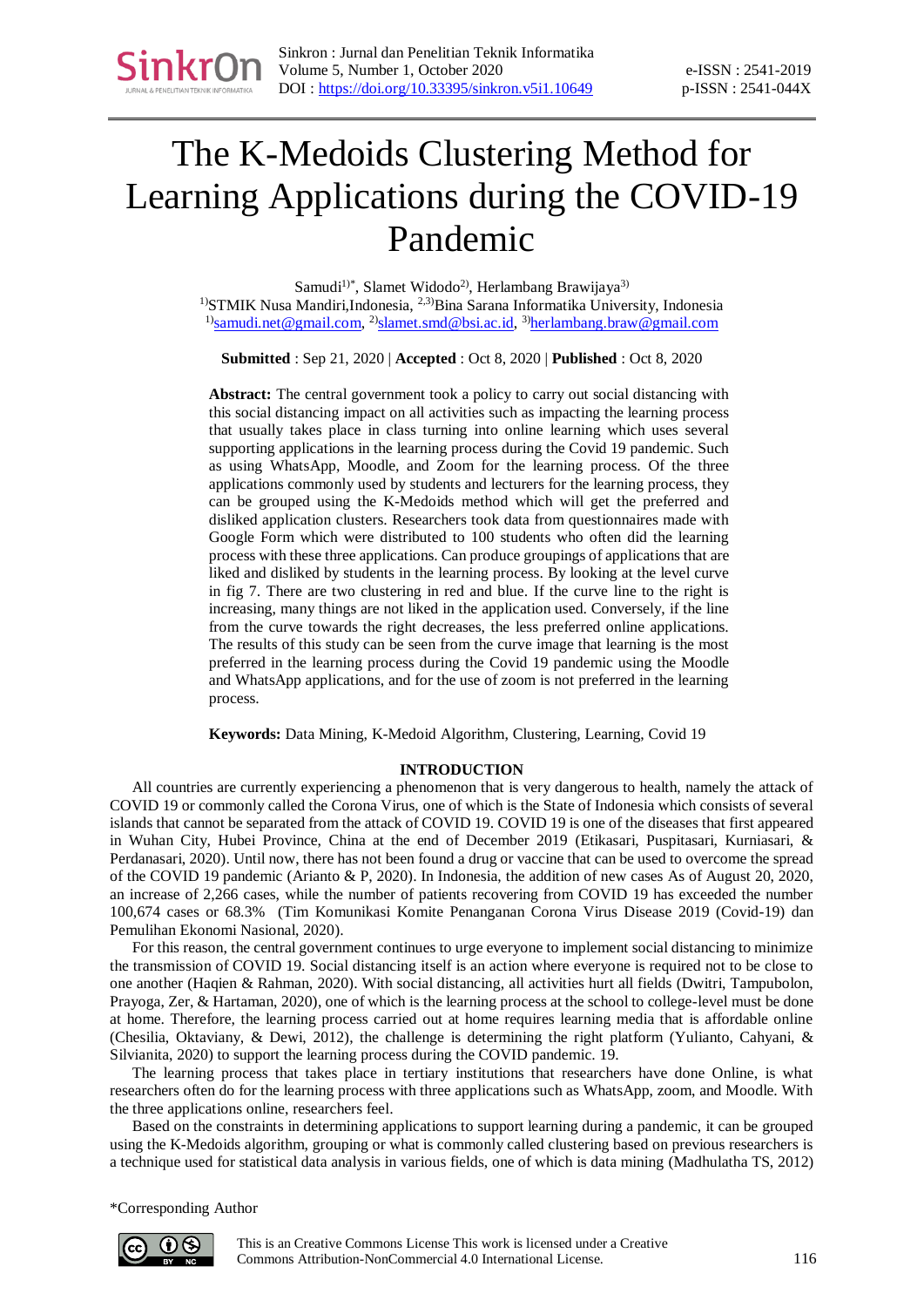

and aims to share data in clusters (Mustakim, 2017). In making clusters, K-Medoids can use because they have a lot of information on the cluster creation process (Tamura & Miyamoto, 2014).

In this study, the researchers applied the K-Medoids algorithm in grouping the use of applications for learning during the COVID 19 pandemic from various applications that could support the learning process, so researchers wanted to find out information about the media used from various platforms such as zoom, WhatsApp, and Moodle applications which is often used for learning media is it acceptable during the learning process.

## **LITERATURE REVIEW**

Medoid is better than K-Means because in K-Medoids we find k as a representative object to minimize the number of inequalities of data objects, whereas in K-Means we use the total Euclidean distance for data objects (Marlina, Putri, Fernando, & Ramadhan, 2018). Clustering is a technique used for statistical data analysis, in various fields, one of which is data mining (Madhulatha TS, 2012) and aims to divide into clusters (Sabzi A, Farjami Y, 2011) with a similarity level (Irwansyah & Faisal, 2015). Grouping using the K-Medoids method is widely proposed by several researchers and can be applied such as clustering the spread of COVID 19 in Indonesia (Sindi et al., 2020), which results in grouping the spread of COVID 19 for the community. And there is another researcher for the K-Medoids algorithm for disease grouping in Pekanbaru Riau (Juninda, Mustakim, & Andri, 2019) which produces 4 clusters. The steps for the K-Medoids algorithm are as follows (Pramesti, Lahan, Tanzil Furqon, & Dewi, 2017)

- 1. Initialize k cluster centers (number of clusters)
- 2. Allocate each data (object) to the nearest cluster using the Euclidian Distance measurement equation with the equation:

$$
d(x, y) = ||x - y||
$$
  
=  $\sqrt{\sum_{i=1}^{n} (x_i - y_i)^2}$  ; 1, 2, 3, ... n

- 3. Randomly select objects in each cluster as candidates for the new medoid.
- 4. Calculate the distance of each object in each cluster with the new medoid candidate.
- 5. Calculate the total deviation (S) by calculating the value of the new total distance the old total distance. If S < 0, then swap objects with cluster data to form a set of k new objects as medoids.
- 6. Repeat steps 3 to 5 until there is no change in medoids so that you get the cluster and the members of each cluster.

#### **METHOD**

The method used in this study is from identifying problems that exist at this time, then by collecting data, after the data is collected, the initial data processing is then divided into several categories, then the application of the K-Medoids algorithm by entering data into the rapid miner application the last is the evaluation of the results of the data that has been inputted to the rapid miner, then a diagram will appear that can provide information related to data grouping using K-Medoids. You can also see the sequence based on the previous researcher diagram in Fig 1 below (Juninda et al., 2019).



Source : (Juninda et al., 2019)

Fig. 1. Research methods

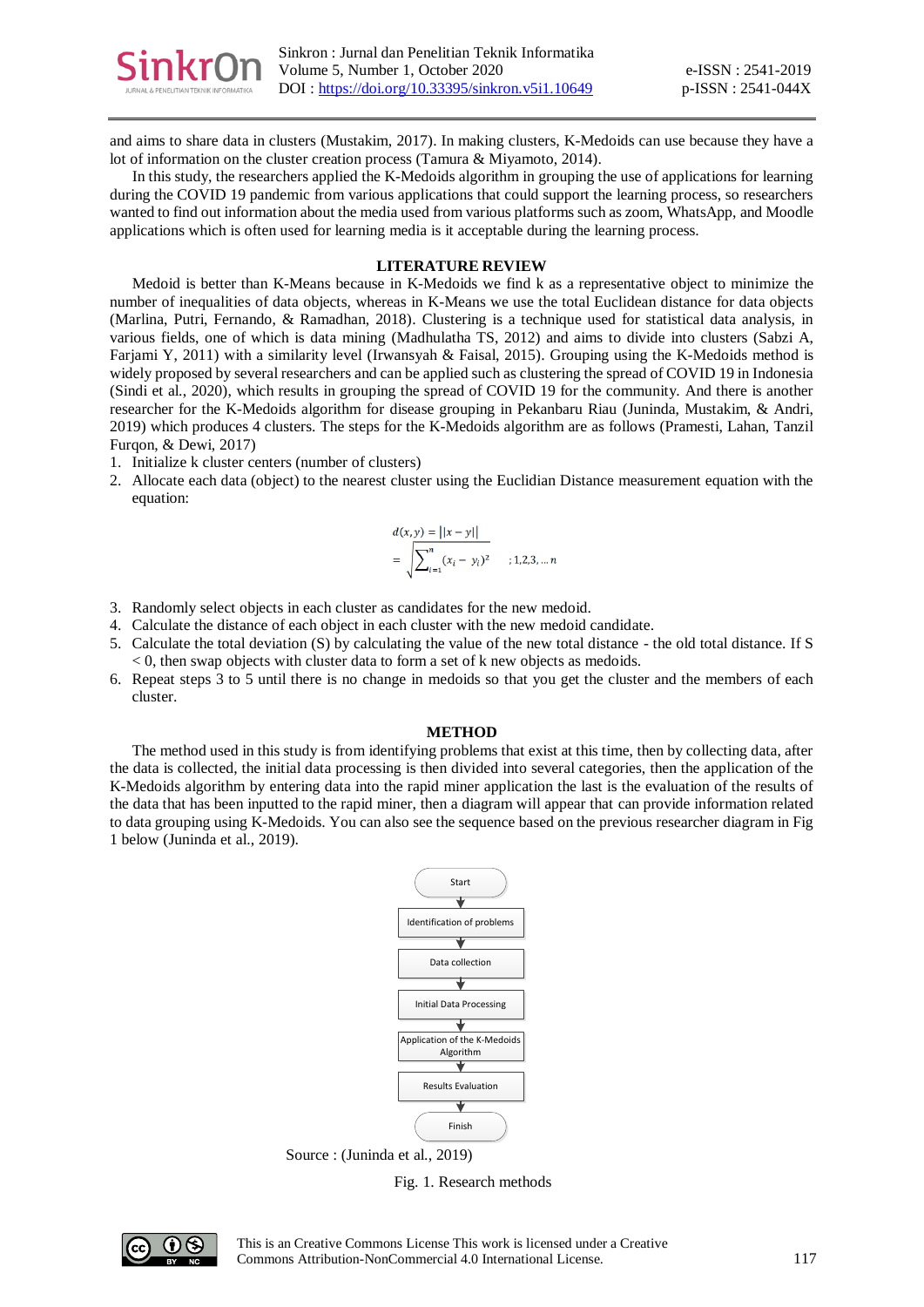

# **RESULT**

# **Identification Problem**

Researchers took three applications that would be grouped based on the learning process that was liked and disliked in the learning process during the COVID 19 pandemic. The three applications that the researchers used in this study were Moodle, Zoom, and Whatsapp.

# **Data Collection**

In collecting data the researchers used an online questionnaire using a google form which was addressed to 100 students who used to carry out the teaching and learning process online with WhatsApp, Zoom, and Moodle.

## **Initial Data Processing**

The data processing that the researchers did was divided into two categories of likes and dislikes from the three Zoom, Moodle, and Whatapp applications used in the learning process during the COVID 19 pandemic as follows:

| Table 1.                       |      |         |  |  |
|--------------------------------|------|---------|--|--|
| <b>Application Users</b>       |      |         |  |  |
| Application                    | Like | Dislike |  |  |
| Moodle                         | 11   | 16      |  |  |
| Zoom                           | 36   | 68      |  |  |
| WhatsApp                       | 53   | 16      |  |  |
| Source: Research Result (2020) |      |         |  |  |

# **Application of the K-Medoids Algorithm**

The data that has been obtained, the researcher enters the Rapid Miner software by selecting New Process as follows.



Fig. 2. Rapid Miner

After that, a worksheet consisting of the left middle, and right columns will appear. To enter data from Excel, select the lower left part where there is a sign that the import data into an existing repository is as follows:

| <b>COMM ENGINEERING COMPANY COMMITTEE COMMITTEE</b>                                     |              |                       |                                                          |                                      |
|-----------------------------------------------------------------------------------------|--------------|-----------------------|----------------------------------------------------------|--------------------------------------|
| Elle Edit Process Tools View Help                                                       |              |                       |                                                          |                                      |
| <b>CONDUCTION OF A STATE OF A STATE</b>                                                 |              |                       |                                                          |                                      |
| C Operators 30 00 00 00<br>Call Process 30 1 3F MIL 10                                  |              |                       |                                                          | <b>Ni Parameters 30 C Context 30</b> |
| 071<br>$40 - 10 - 2$ <b>E</b> Process ><br>$\sigma$ + Example                           |              | $0 - 11 + 13 - 3 - 5$ |                                                          | $\mathbf{a}$                         |
| 30 UI Process Control (37)<br>the CO Listay of the<br><b>Main Process</b>               |              |                       |                                                          | <b>PR PYCORRS</b>                    |
| <b>In 13 Repository Access (6)</b>                                                      |              |                       | <b>Industrially</b>                                      | int                                  |
| ik El Import (27)<br>$\mathbf{z}_\theta$<br><b>B</b> El Export (18)                     |              | $d_{\rm BH}$          |                                                          |                                      |
| <b>B</b> Ca Data Transformation (114)<br>@ CD Modeling (118)                            |              |                       | logfie                                                   | $\mathbf{G}$                         |
| D G Evaluation (29)                                                                     |              |                       | <b>INSURER</b>                                           | ٠                                    |
|                                                                                         |              |                       | random awed                                              | 2001                                 |
|                                                                                         |              |                       | send mail                                                | never                                |
|                                                                                         |              |                       | encoding                                                 | <b>SYSTEM</b>                        |
|                                                                                         |              |                       |                                                          |                                      |
| <b>Repositories</b> of 22 or 83                                                         |              |                       |                                                          |                                      |
| $\begin{array}{ccc} \mathbf{G} & \mathbf{G} & \mathbf{0} & \mathbf{0} \end{array}$      |              |                       |                                                          |                                      |
| A Inpot CSV Fre                                                                         |              |                       |                                                          |                                      |
| C Import Excel Shoot                                                                    |              |                       |                                                          |                                      |
| Import a sheet in an Excel file (Jos) into an existing repositor:<br>dimport (M. File., |              |                       |                                                          | C Help 30 1 Comment 30               |
| A Import Access Database Table.<br>A Import Database Table                              |              |                       | <sup><i>S</i></sup> Process                              |                                      |
| & Import Binary File                                                                    |              |                       |                                                          |                                      |
| A Problems 30 3 Log 30                                                                  |              |                       | Synopsis                                                 |                                      |
| St No problems found                                                                    |              |                       |                                                          |                                      |
| Messace                                                                                 | <b>Class</b> | Location              | The root operator which is<br>the outer most operator of |                                      |
|                                                                                         |              |                       | every process.                                           |                                      |
|                                                                                         |              |                       |                                                          |                                      |

Fig. 3. Entry Data

After entering data from Excel then click next so that it will display the type attribute that will be used in the grouping process in Rapid Miner. Several things must be changed in determining attributes, including changing the application attribute to nominal and changing it to id as follows:

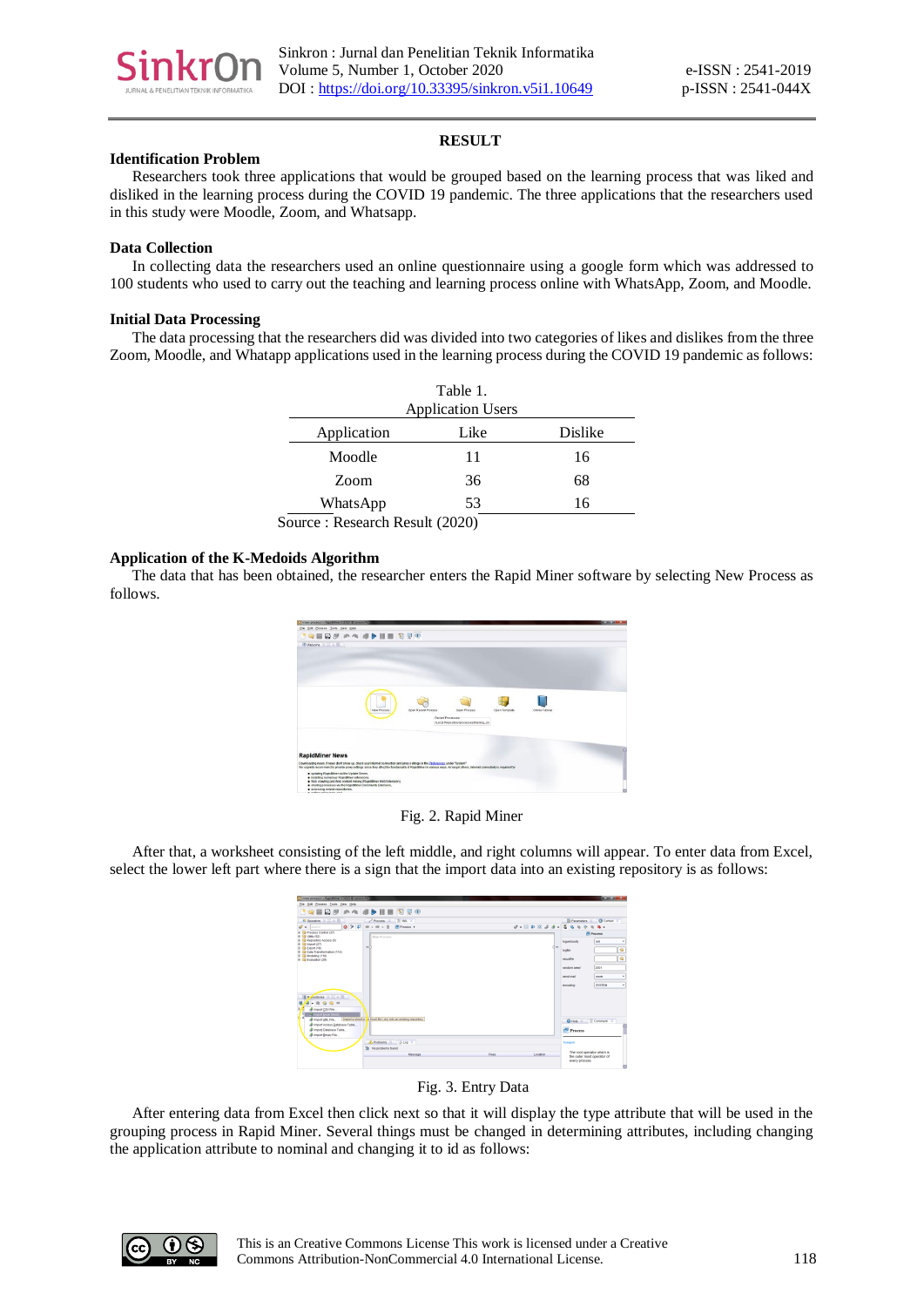

|                    |                           | This wizard guides you to import your data.     |       | Step 4: RapidMiner uses strongly typed attributes, In this step, you can define the data types of your attributes. Furthermore,<br>RapidMiner assigns roles to the attributes, defining what they can be used for by the individual operators. These roles can be<br>also defined here. Finally, you can rename attributes or deselect them entirely. |                                             |
|--------------------|---------------------------|-------------------------------------------------|-------|-------------------------------------------------------------------------------------------------------------------------------------------------------------------------------------------------------------------------------------------------------------------------------------------------------------------------------------------------------|---------------------------------------------|
|                    |                           | Reload data   C <sub>in</sub> Guess value types |       | Preview uses only first 100 rows. Date format                                                                                                                                                                                                                                                                                                         |                                             |
|                    | ◡                         | ⊽                                               |       |                                                                                                                                                                                                                                                                                                                                                       |                                             |
| Application        | Like                      | dislike                                         |       |                                                                                                                                                                                                                                                                                                                                                       |                                             |
| text<br>٠          | integer                   | integer                                         |       |                                                                                                                                                                                                                                                                                                                                                       |                                             |
| $\checkmark$<br>id | attribute<br>$\checkmark$ | attribute<br>٠                                  |       |                                                                                                                                                                                                                                                                                                                                                       |                                             |
| Moodle             | 11                        | 16                                              |       |                                                                                                                                                                                                                                                                                                                                                       | ×                                           |
| <b>Zoom</b>        | 36                        | 68                                              |       |                                                                                                                                                                                                                                                                                                                                                       |                                             |
| WhatsApp           | 53                        | 16                                              |       |                                                                                                                                                                                                                                                                                                                                                       |                                             |
|                    |                           |                                                 |       |                                                                                                                                                                                                                                                                                                                                                       | Б                                           |
| O errors.          |                           |                                                 |       |                                                                                                                                                                                                                                                                                                                                                       | $\sqrt{}$ lanore errors<br>Show only errors |
|                    | Row, Column               |                                                 | Error | Original value                                                                                                                                                                                                                                                                                                                                        | Message                                     |
|                    |                           |                                                 |       |                                                                                                                                                                                                                                                                                                                                                       |                                             |

Fig 4. Attribute Selection

Click next, then save it with the name Learning Data With Applications in the COVID Period. After saving, the next step is to enter the K-Medoids into the worksheet on the top left in the modeling, clustering, and segmentation section. Then move the worksheet, then the Excel data set is also moved to the worksheet, then draw a line so that it forms as below:

| All crew process"> - Replatifier \$3.013 @ Lenous PC.                                                                                                                                                                                                                                                                                                                                                                                                                                                                                                                                                                                                                               |                                                                                                                                                 |        |                                                   |                                                                                                                                   | <b>STATISTICS</b>                                                            |
|-------------------------------------------------------------------------------------------------------------------------------------------------------------------------------------------------------------------------------------------------------------------------------------------------------------------------------------------------------------------------------------------------------------------------------------------------------------------------------------------------------------------------------------------------------------------------------------------------------------------------------------------------------------------------------------|-------------------------------------------------------------------------------------------------------------------------------------------------|--------|---------------------------------------------------|-----------------------------------------------------------------------------------------------------------------------------------|------------------------------------------------------------------------------|
| Ele Edit Process Tents View Help                                                                                                                                                                                                                                                                                                                                                                                                                                                                                                                                                                                                                                                    |                                                                                                                                                 |        |                                                   |                                                                                                                                   |                                                                              |
| <b>PORCER AND HE DRO</b>                                                                                                                                                                                                                                                                                                                                                                                                                                                                                                                                                                                                                                                            |                                                                                                                                                 |        |                                                   |                                                                                                                                   |                                                                              |
| <sup>ed</sup> Operators 20 22 or 32<br>071<br>$\cdot$<br>Swarch<br>we want transmitting out on the                                                                                                                                                                                                                                                                                                                                                                                                                                                                                                                                                                                  | Present N. D.W. N.<br>华· H - 十 图 Pitcess >                                                                                                      |        | $0.11 + 0.00 - 3.5$                               | <b>References</b> 30                                                                                                              | <b>CB</b> Control<br>株. +                                                    |
| Gill Medeling (1193)<br>IP ED Classificates and Regression (63)<br>E- 43 Athloude Weighting (21)<br>E @ Outbridge and Secondal (6) (13)<br><b>Collectivide</b><br><b>COMMUNIST</b><br>A billion's diamet<br><b>A</b> hilleans dash<br><b>SAX-Wears</b><br><b>CA CIRCLAN</b><br>A Executation Maximization Clush<br><b>A</b> Buseat Veder Clustering<br>A Randore Clustering<br>An Applomerative Chattering<br>ы<br><b>Tex Planes Phonester</b><br>n<br>Repositores 30 00 co 60<br>一 白 白 白 什<br><b>33 Carrotes</b> more!<br><b>图08</b><br>File (IP Local Recordany current)<br><b>Co dil Astronomico</b><br>- IS CHANN ASSOCIATE STATE CONTINUE<br><b>SALE DESCRIPTION CONTINUES</b> | Moto Process.<br>нľ<br><b>Belcieus Didio.</b><br><b>Seilering</b><br>iti b<br>$-1$<br>$\sim$<br>m<br>and the                                    |        | d m<br>d in<br>d me                               | <b>loquerbonity</b><br>loofile<br>requires.<br>random sport<br>annd mail<br>encoding<br>C Help 30   E Cammed 30<br><b>Process</b> | <b>El Process</b><br><b>Int</b><br>٠<br>٠<br>2001<br>Edvard<br><b>SYSTEM</b> |
|                                                                                                                                                                                                                                                                                                                                                                                                                                                                                                                                                                                                                                                                                     | Amasos X 3 Lis X                                                                                                                                |        |                                                   | Synapsis                                                                                                                          |                                                                              |
| n<br>n                                                                                                                                                                                                                                                                                                                                                                                                                                                                                                                                                                                                                                                                              | Str One potential problem<br><b>Message</b><br>Parameter repository entry accessos a repository by norma (ill. ocal Re @ No quick fix available | Fixes. | Location<br><b>WE Retrieve Online Application</b> | The root coerator which is<br>the outer most operator of<br>every process.                                                        |                                                                              |

Fig. 5. Inserting K-Medoids

After that, the next step is the kiln run which has the blue triangle symbol above, a data view, a metadata view, a plot view, advanced charts, and annotations will appear. So that the formation of cluster 0 and cluster 1 will appear, for cluster 0 consists of moodle and WhatsApp, for cluster 1 consists of zoom. The display is as follows:

| Data View ◯ Meta Data View ◯ Plot View ◯ Advanced Charts ◯ Annotations<br>$\circ$ |             |           |      |         |  |  |
|-----------------------------------------------------------------------------------|-------------|-----------|------|---------|--|--|
| ExampleSet (3 examples, 2 special attributes, 2 regular attributes)               |             |           |      |         |  |  |
| Row No.                                                                           | Application | cluster   | Like | dislike |  |  |
|                                                                                   | Moodle      | cluster 0 | 11   | 16      |  |  |
| 2                                                                                 | Zoom        | cluster 1 | 36   | 68      |  |  |
| 3                                                                                 | WhatsApp    | cluster 0 | 53   | 16      |  |  |

Fig 6. Cluster formation

To be clearer in grouping likes or dislikes in the learning process using K-Medoids, it can be seen in Figure 7 to show it, you can choose the Cluster Model (Clustering) so that it will be clear that the ascending and descending curves will be seen, such as cluster 0 which consists of Moodle and WhatsApp with a blue stripe showing that the more to the right, the smaller is not liked, unlike cluster 1 which consists of zoom, the higher is not liked.



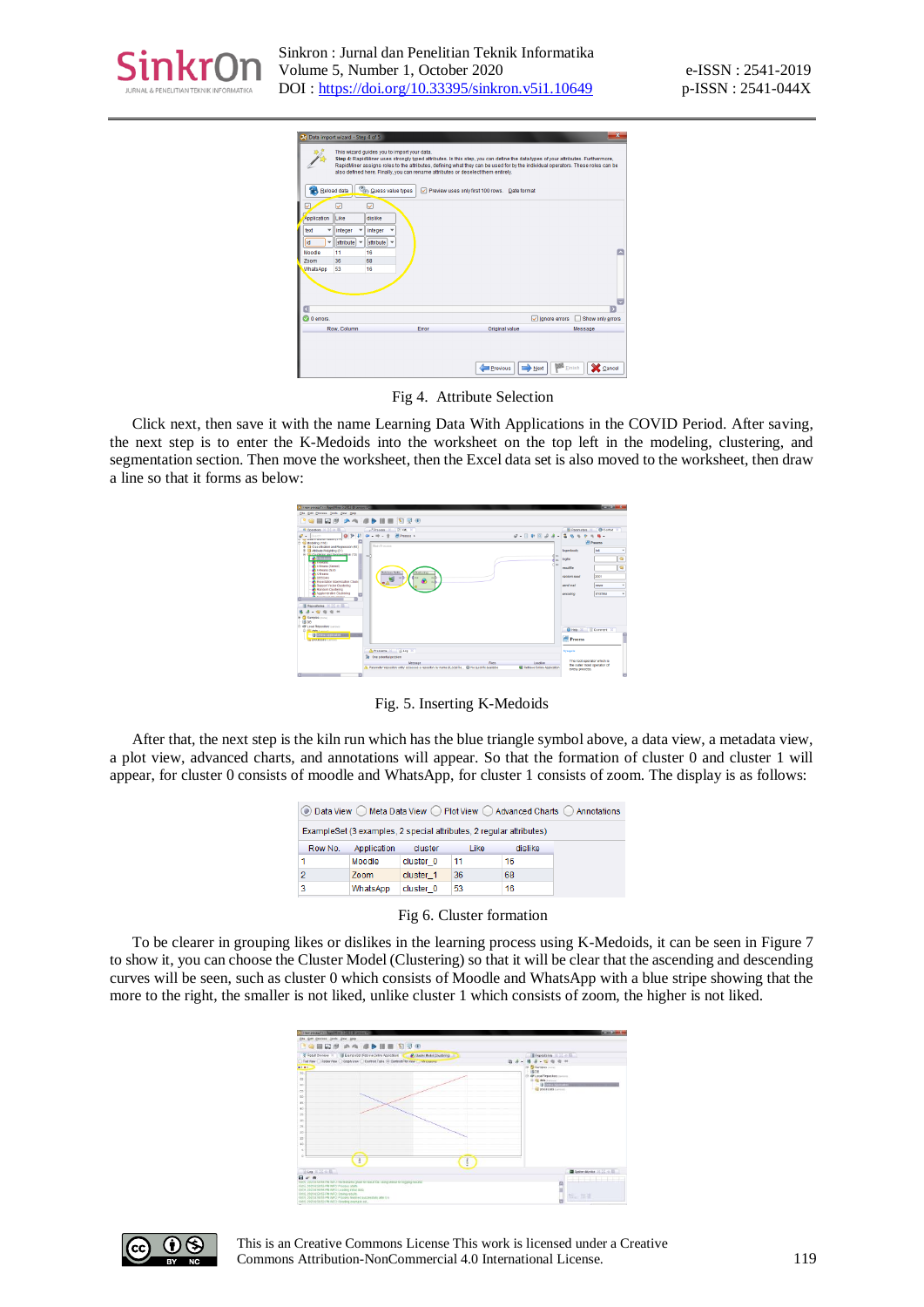

# Fig 7. Cluster Model (Clustering)

#### 5. Evaluation of Results

In the evaluation and the results in this fifth stage, it can be seen the results of the clustering model that is formed in the rapid miner which has been described above that grouping with K-Medoids can form 2 clusters.

#### **DISCUSSION**

By clustering online applications such as WhatsApp, zoom, and moodle which are often used in the learning process for 100 students, it can produce a grouping of applications that students like and dislike in the learning process. By looking at the level curve in fig 7. There are 2 clusterings in red and blue. If the curve line to the right is increasing, many things are not liked in the application used. Conversely, if the line from the curve tow

## **CONCLUSION**

Based on the results of the research, the authors can conclude that during the COVID-19 pandemic that spreads throughout the world, wherein the learning process that is usually delivered directly meeting one another must be replaced by a social distancing system The lessons that are delivered must be presented online with a variety of applications used, such as zoom, WhatsApp or moodle. In this study, the results show that the clustering or grouping that has been carried out on the rapid miner results that learning is the most preferred in the learning process during the current COVID 19 pandemic using the Moodle and WhatsApp applications, for the use of zoom is not preferred in the learning process. For future research, we can examine the factors that influence the application in learning during a pandemic which are the most liked and disliked.

#### **REFERENCES**

- Arianto, F. S. D., & P, N. (2020). PREDIKSI KASUS COVID-19 DI INDONESIA MENGGUNAKAN METODE BACKPROPAGATION DAN FUZZY TSUKAMOTO. *(Jurnal Teknologi Informasi*, *4*(1), 120–127. Retrieved from http://jurnal.una.ac.id/index.php/jurti/article/view/1265%0A
- Chesilia, S., Oktaviany, D., & Dewi, D. (2012). Sistem Informasi Manajemen Penjualan dan Persediaan Barang Berbasis Web pada CV. Matrik Jaya. *Jurnal Sistem Informasi STMIK GI MDP*, (x), 1–10. Retrieved from http://eprints.mdp.ac.id/1738/1/Jurnal-2012240058.pdf
- Dwitri, N., Tampubolon, J. A., Prayoga, S., Zer, P. P. P. A. N. W. F. I. R. H., & Hartaman, D. (2020). PENERAPAN ALGORITMA K-MEANS DALAM MENENTUKAN TINGKAT PENYEBARAN PANDEMI COVID-19 DI INDONESIA. *Jurnal Teknologi Informasi*, *4*(1), 128–132. Retrieved from http://jurnal.una.ac.id/index.php/jurti/article/download/1266/1104%0A
- Etikasari, B., Puspitasari, T. D., Kurniasari, A. A., & Perdanasari, L. (2020). Sistem Informasi Deteksi Dini Covid-19. *Jurnal Teknik Elektro Dan KOmputer*, *9*(2). Retrieved from https://ejournal.unsrat.ac.id/index.php/elekdankom/article/view/28278%0A
- Haqien, D., & Rahman, A. A. (2020). PEMANFAATAN ZOOM MEETING UNTUK PROSES PEMBELAJARAN PADA MASA PANDEMI COVID-19. *Susuan Artikel Pendidikan*, *5*(1). Retrieved from https://journal.lppmunindra.ac.id/index.php/SAP/article/view/6511%0A
- Irwansyah, E., & Faisal, M. (2015). *Advanced Clustering: Teori dan Aplikasi*. Deepublish.
- Juninda, T., Mustakim, & Andri, E. (2019). Penerapan Algoritma K-Medoids untuk Pengelompokan Penyakit di Pekanbaru Riau. *Seminar Nasional Teknologi Informasi, Komunikasi Dan Industri (SNTIKI) 11*, (November), 42–49. Retrieved from http://ejournal.uinsuska.ac.id/index.php/SNTIKI/article/view/8002/4465
- Madhulatha TS. (2012). An Overview on Clustering Methods. *IOSR Journal of Engineer*, *2*(4), 719–725.
- Marlina, D., Putri, N. F., Fernando, A., & Ramadhan, A. (2018). Implementasi Algoritma K-Medoids dan K-Means untuk Pengelompokkan Wilayah Sebaran Cacat pada Anak, *4*(2), 64–71.
- Mustakim. (2017). Effectiveness of K-means clustering to distribute training data and testing data on K-nearest neighbor classification. *Journal of Theoretical and Applied Information Technology*, *95*(21), 5693–5700.
- Pramesti, D. F., Lahan, Tanzil Furqon, M., & Dewi, C. (2017). Implementasi Metode K-Medoids Clustering Untuk Pengelompokan Data. *Jurnal Pengembangan Teknologi Informasi Dan Ilmu Komputer*, *1*(9), 723–732. https://doi.org/10.1109/EUMC.2008.4751704
- Sabzi A, Farjami Y, Z. M. (2011). An Improved Fuzzy K-Medoids Clustering Algorithm with Optimized Number of Clusters. *IEEE International Conference on Hybrid Intelligent System*, 206–210.
- Sindi, S., Ratnasari, W., Ningse, O., Sihombing, I. A., Zer, F. I. R. H., & Hartama, D. (2020). Analisis algoritma k-medoids clustering dalam pengelompokan penyebaran covid-19 di indonesia, *4*(1), 166–173.
- Tamura, Y., & Miyamoto, S. (2014). Two-Stage Clustering Using One-Pass K-Medoids and Medoid-Based Agglomerative Hierarchical Algorithms. In *IEEE International Conference on Soft Computing and Intelligent Systems and 15th International Symposium on Advanced Intelligent System* (pp. 484–488). Kitakyushu.
- Tim Komunikasi Komite Penanganan Corona Virus Disease 2019 (Covid-19) dan Pemulihan Ekonomi Nasional.